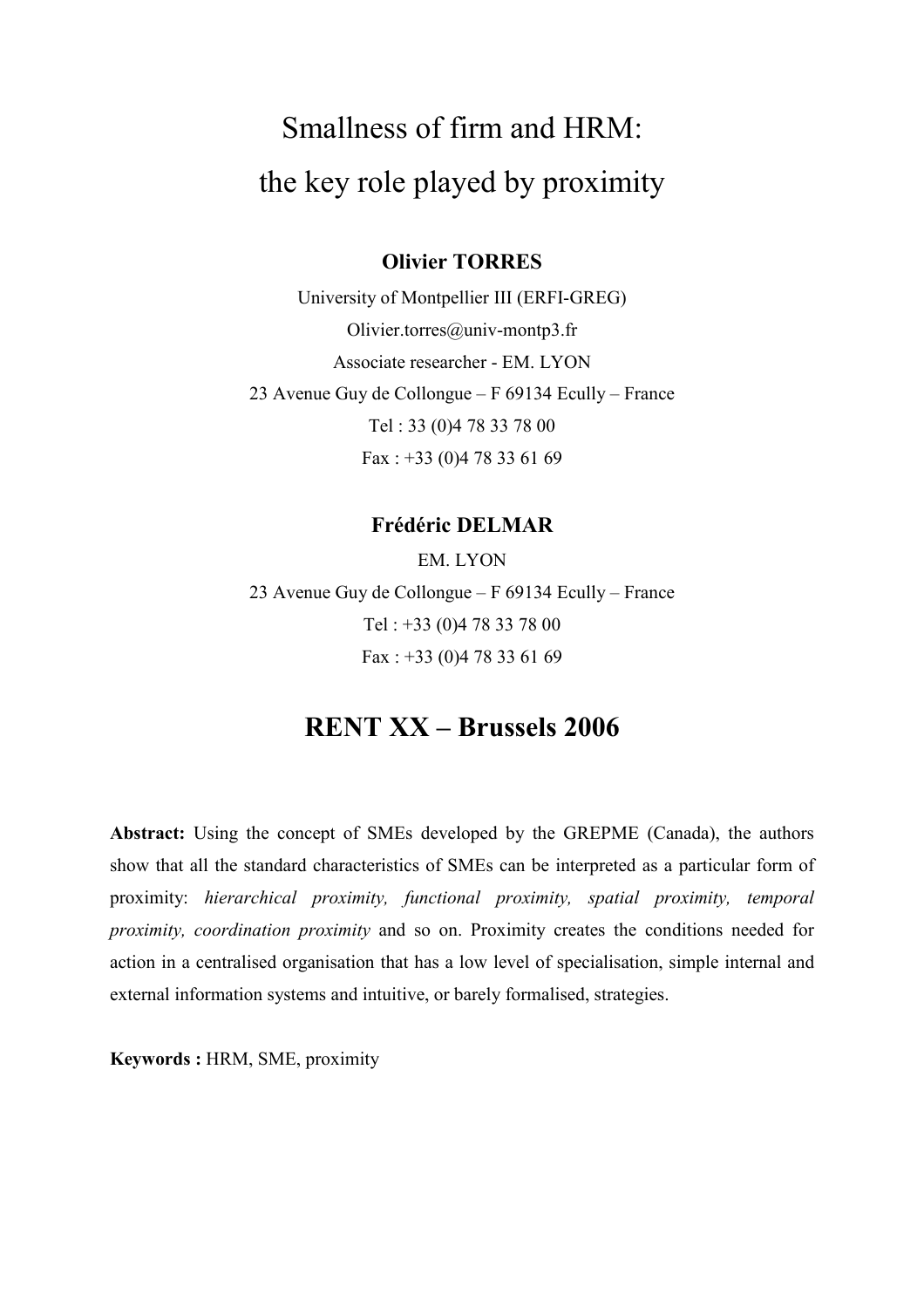"A small business is not a little big business" This is almost certainly the most commonly quoted sentence in introductory chapters to books and articles on the management of SMEs. Over time, the postulate of the SME as an entity governed by specific laws of management has established itself as a genuine paradigm structuring research in the field (Torrès and Julien, 2005), giving legitimacy to the creation of scientific journals and research associations like the ICSB (International Council for Small Business) in the English-speaking world or the AIREPME (Association Internationale de Recherche en Entrepreneuriat et PME, International Association for Research in Entrepreneurship and SMEs) in Frenchspeaking countries.

This paradigm of the specificity of SMEs has now been widely accepted. It nevertheless has one major drawback. It does not precisely define the specificity of SMEs. If SMEs are specific, it must also be admitted that large companies are, too (Aldrich and Auster, 1986). Using the same term, *specificity*, to define two such fundamentally different realities is clearly unsatisfactory. The two types of specificity thus need to be qualified and given a more precise term.

The argument that we put forward is that the specificity of the management of SMEs is proximity. Proximity refers to the classic concepts of family, friendship and neighbours, as well as to more modern concepts such as "link" and "social capital". All these concepts have the particularity of revealing a great importance for the small business.

Taking the "proximity" factor into account when discussing the management of SMEs is part of a broader research trend that grants greater importance to relational aspects than to transactional aspects. It is precisely the importance and quality of these relations that are one of the key points of the analysis of the specificities of SMEs. Fuller (2003) even states that relations and personalisation are at the very heart of the specificity of the management of SMEs. "Small businesses embody the personalities of their owners, and their ways of doing business with stakeholders are largely personal. The human "touch" and personal networks create the opportunity for enterprises with little market or financial power to stay more in control of their future" (Fuller, 2003). These remarks coincide with those made by Gibb (1997: 18), "The very essence of small company management is the personal day-to-day handling of transactional and other relationships with networks of customers, suppliers, bankers, accountants, solicitors, agents, marketing channels, workers and regulatory authorities as well as (more intimately) acquaintances, friends and family" (Gibb, 1997: 18).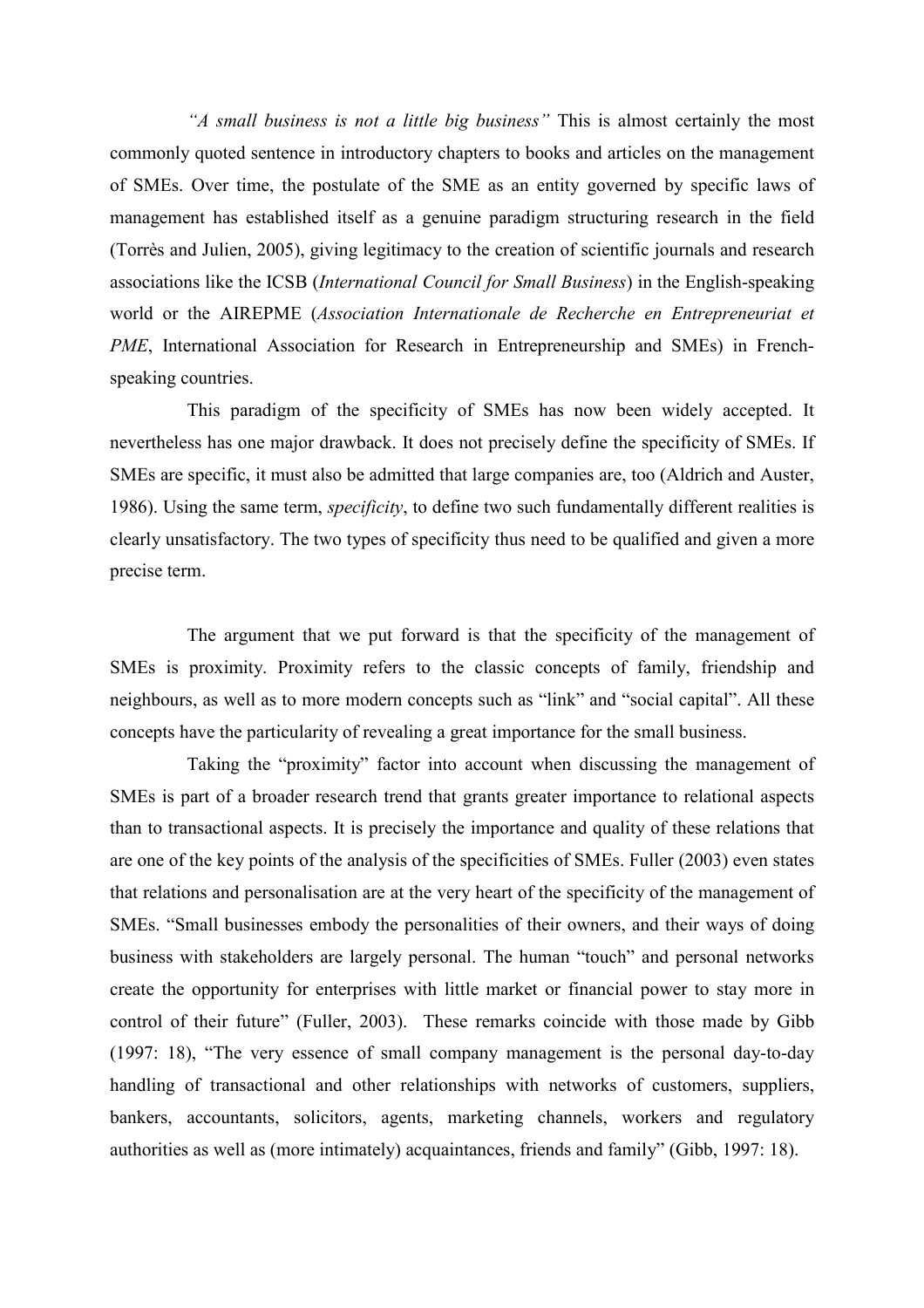The aim of this article is first to propose a reformulation of the concept of SME and to show to what extent proximity can be considered as the federating element behind the specificity of the management of SMEs. Secondly, we will show how proximity can also qualify finance in SMEs.

#### 1. SME like a proximity management model

To highlight the central role of proximity in managing SMEs, we will use the concept of SME formulated by Julien  $(1990; 1998)^{1}$ . This concept is characterised by small size, 1) centralised management, 2) a low level of labour specialisation, 3) simple, informal and direct internal and external information systems and 4) intuitive, implicit and short-term strategy. We will demonstrate to what extent each of these specificities of SME management can be analysed as a particular form of proximity.

#### 1. 1. From centralised management to hierarchical proximity

The management style of an SME is highly centralised, sometimes exclusively concentrated on the person of the company owner-director, to such an extent that in opposition to the hyperfirm, which defines an extremely large multinational company, we can propose the term "Egofirm" to define a small, or very small, business. Although it is generally admitted that the level of centralisation depends on the size of the company, on the character of the director and on the value of his subordinates, it also depends on the conditions of the company. The considerable centralisation of the owner-director's power can be effective only under conditions of great proximity and within the framework of a compact structure. It is because he is in close contact with his employees that the owner-director increases his hierarchical domination. The influence of the owner-director on his company depends on his omnipresence. "As it is uncommon for a small company to have several geographically dispersed sites, the owner-director can be personally acquainted with almost every employee and is able to assess his or her qualities. Moreover, he is personally known to all of them" (Barreyre, 1967). The small dimension of SMEs thus facilitates the multiplication of direct,

 $^{-1}$  According to Boissin. Castagnos and Guieu (2000), who have conducted a detailed bibliometric study on works devoted to the subject of SMEs for the period 1990-1995 into the French-speaking area, one very clear result is that scientific production is concentrated on the dominant authors and centres. The most notable result, beyond the number of articles published, is that Pierre André Julien is one of the most often cited authors (with Michel Marchesnay), making this author the central pivot in a network on the specificity of SMEs.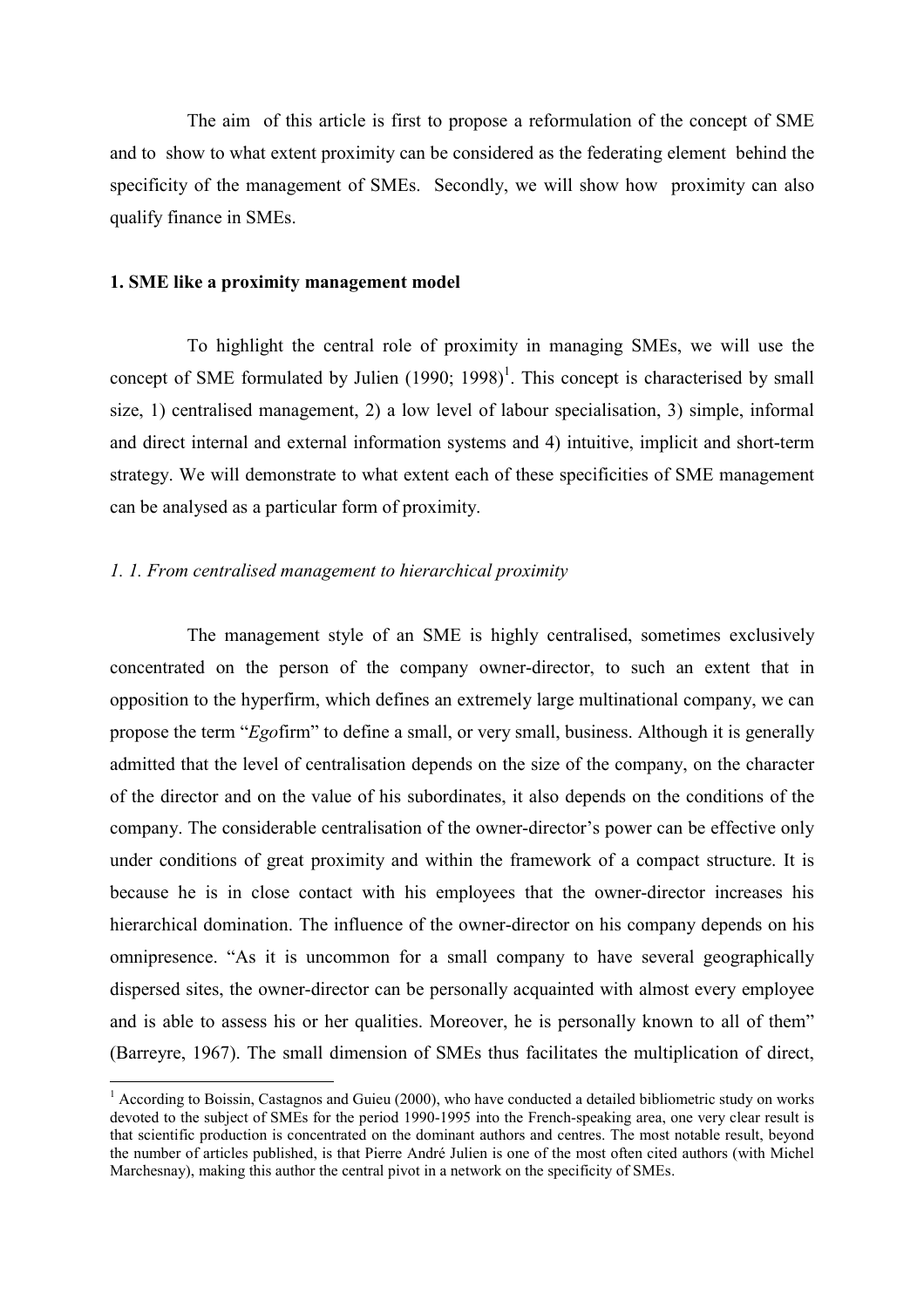personal contact and a management style often directed towards tasks and people. "Better integration such as this leads to a personal valorization for individuals and, in cases where the owner-director is the mainspring of this valorisation, centralisation will be more than accepted: it will be wished for." (Gervais, 1978).

Ultimately, the high level of centralisation of SME management styles, as well as the weakness of their hierarchical structure, are features which can only be enhanced in a context of proximity. Proximity increases centralisation and lessens interest in creating intermediaries. This phenomenon of intensification of the centralisation of SMEs can be interpreted as a form of *hierarchical proximity*.

#### 1. 2. From a low level of specialisation to functional proximity

According to Capet, Causse and Meunier (1986), "in small companies, the division of work is not very intensive. Only a few services or functions are concerned. Many tasks are performed by the owner-director, who not only manages, but also plays the role of service manager, and even carries out tasks himself". SMEs can be considered as "a whole, where all the functions are integrated or at least very highly connected, and where the owner-director controls every aspect, managing several functions and taking part personally in some of them" (Julien and Marchesnay, 1992). Generally, small companies seem to have a low level of specialisation. "At the decisional level, there is considerable interweaving between the decisions of finalisation (strategic), animation (administrative) and exploitation (operational). Here again, we can speak of a low level of specialisation, with the owner-director occupying the roles of composer, conductor and sometimes even performer" (Marchesnay, 1991). SME management is based above all on the versatility of its employees.

This versatility can only be used if the owner-director and members of the company are permanently in touch with the various problems arising in their organisation. Here also, proximity between the players makes versatility possible, turning all concerned into permanent observers of the various problems faced by the other members of the company. Sales staff are closer to the factory workers and operatives. These numerous, and repeated, contacts lead to better awareness and understanding of the various problems faced by the company. Proximity stimulates versatility and, as a result, discourages task separation within the company.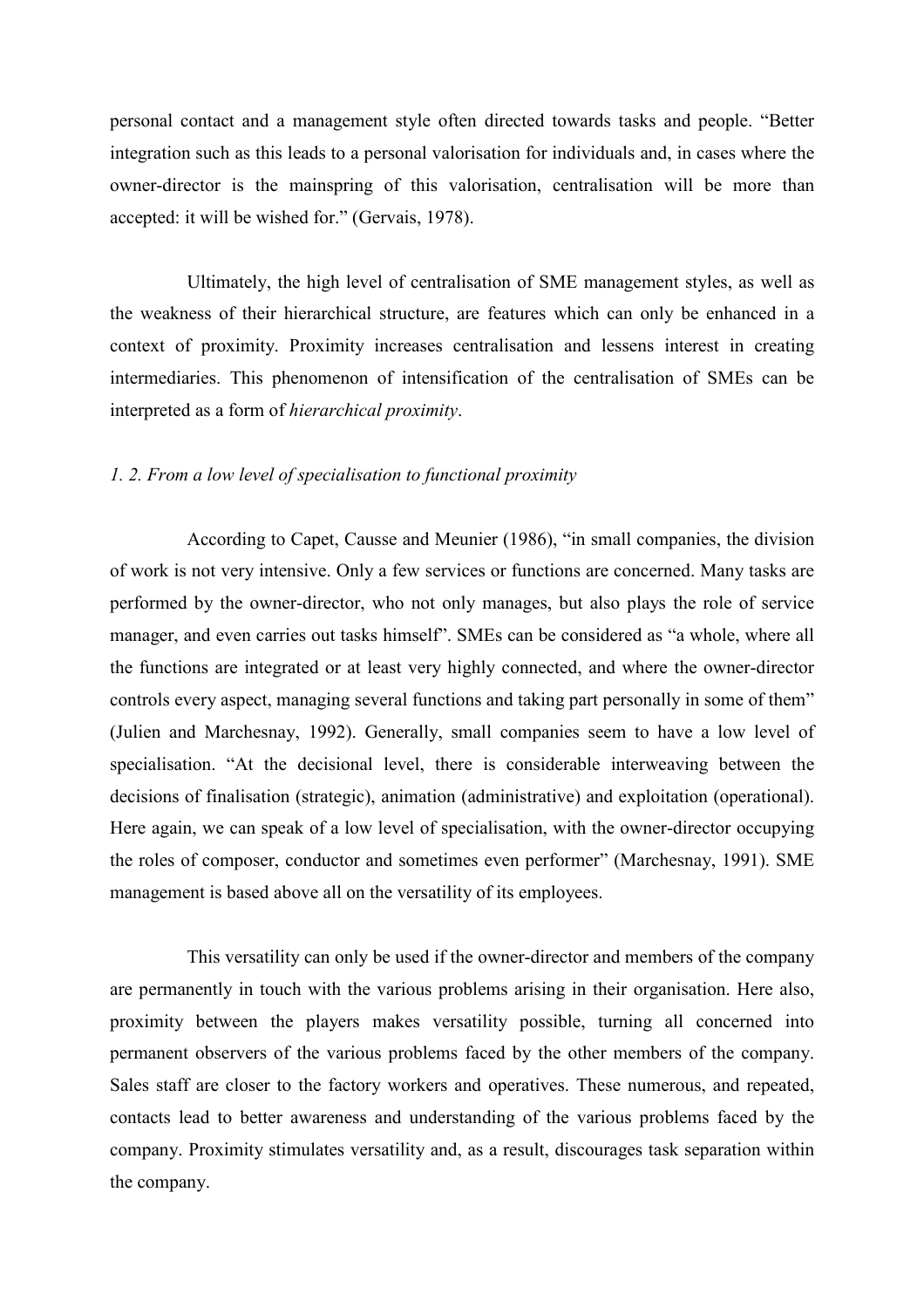Similarly, the intensity of the constraints of proximity differ according to the coordination mechanisms implemented by the organisation. Proximity modifies both the nature of organisation relations and the efficiency of coordination modes. By taking up Mintzberg's typology of coordination mechanisms (1989) and looking at them from our viewpoint, that is, integrating the notion of proximity into the understanding of organisations, it can be considered that mutual adjustment and direct supervision are the modes that are the most sensitive to proximity, unlike others which make distance management and coordination easier, such as standardisation of work processes, outputs, employee skills and norms.

Figure 1. Mintzberg's coordination mechanism and proximity constraints

| Mutual<br>Adjustment<br><b>Direct</b><br><b>Supervision</b> |                    | Standardisation<br>- of work processes<br>- of outputs<br>- of employee skills<br>- of norms |
|-------------------------------------------------------------|--------------------|----------------------------------------------------------------------------------------------|
| HIGH                                                        | <b>CONSTRAINTS</b> | LOW                                                                                          |

OF **PROXIMITY** 

 $(source: Torrès, 2004-a)$ 

It can nevertheless be seen that SMEs are generally characterised by coordination mechanisms that are highly constrained by proximity. The small size of the businesses makes it pointless turning to standardised mechanisms. Given that SMEs are generally characterised by a compact structure, it can also be considered, however, that this characteristic favours the implementation of proximity-based coordination mechanisms. If internal communication is barely formalised and most often verbal, this is because the proximity conditions required for this type of communication are effective. Once again, proximity appears as the mechanism that explains the coordination modes that are specific to SMEs and that define their framework of validity.

Finally, if SMEs are a management model with little structure, this is because they correspond to a compact spatial configuration. Low levels of task specialisation are highly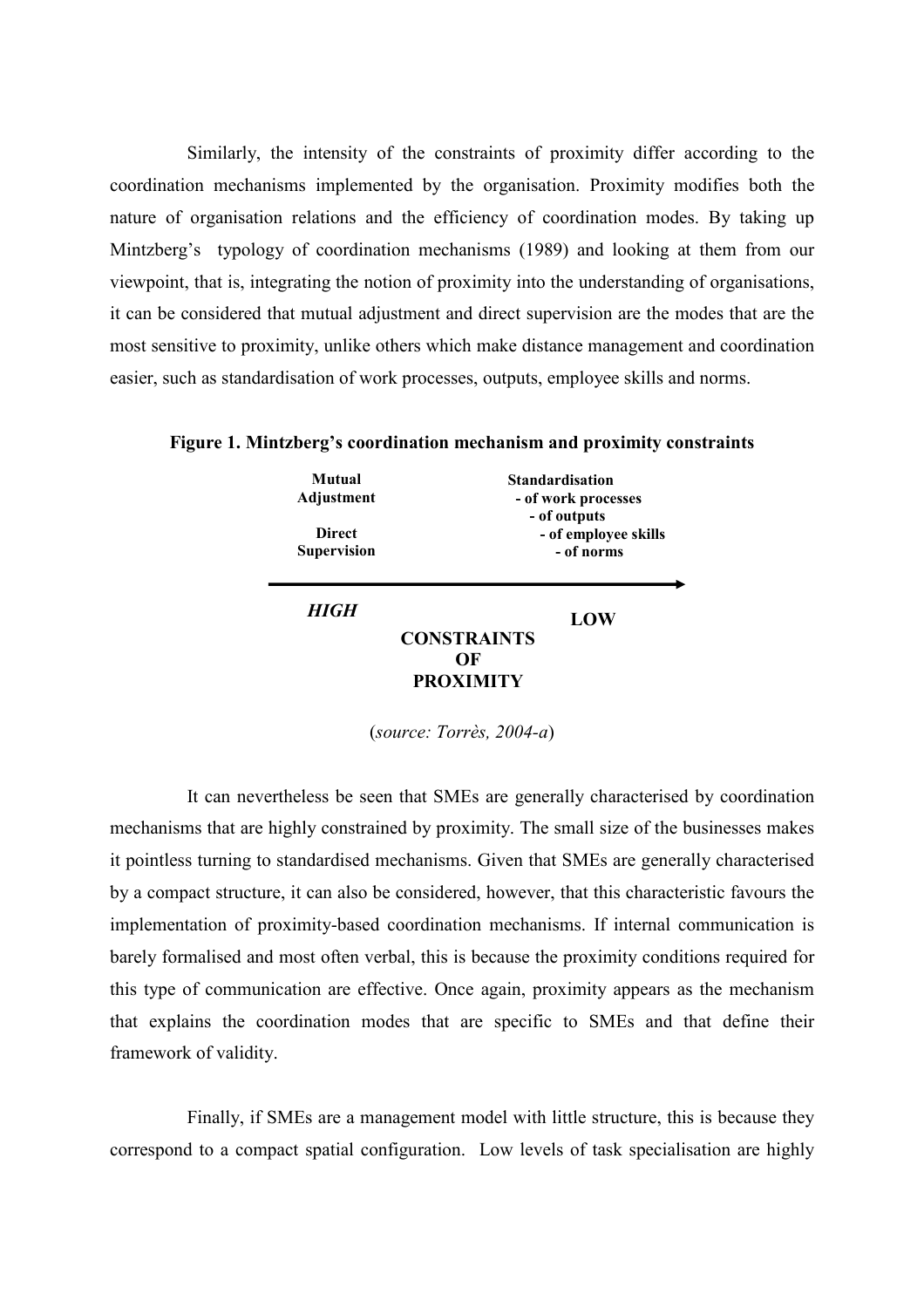conditioned by a context of proximity. Proximity amplifies low levels of specialisation and lessens the interest in creating more elaborate task divisions.

To summarise our argument, we have retained the notion of *functional proximity* as a description of the reinforcement of the SME's low level of specialisation, and the notion of coordination proximity as a description of the preference of SME directors for mutual adjustment and direct supervision.

## 1. 3. From simple and informal internal and external information systems to proximity information systems

The main characteristic that defines the internal information systems of SMEs is simplicity and low structuring. The literature dealing with this specific field has often highlighted the preference of SME managers for the most informal media, and verbal information. According to Julien (1998), "small companies function by means of dialogue or direct contact. Conversely, large-scale organisations have to set up a complete formal (and written) mechanism to ensure that information is transmitted whilst simultaneously minimising rumours and encouraging control. Very large-scale organisations even publish an "in-house newspaper" to broadcast general information and prevent rumours from interfering with the company's efficiency". This preference for direct contact and verbal communication characterises the traditional operation of SMEs.

The external information systems of SMEs are also usually very simple because of a "relatively close market, either geographically or psychologically (...). This is how managers attentive to the slightest change in a market can rapidly become aware of changes in the local or regional traditional market; up to a certain point, this may offset their limitations in terms of expertise or the time available for thinking" (Julien and Marchesnay, 1988). In small companies, the owner-director functions by means of dialogue and direct contact with members of the staff as well as with his clients and suppliers, thus gaining direct knowledge of their needs and tastes, or explaining the different aspects of his products (Julien, 1998). The information systems are simple because they are based on close physical proximity between the SME's owner-director and the main leading players in the SME environment. Thus, through the study of the operation of a very small innovative business during its start-up phase, Planque (1988) shows that "the means of obtaining information are a group of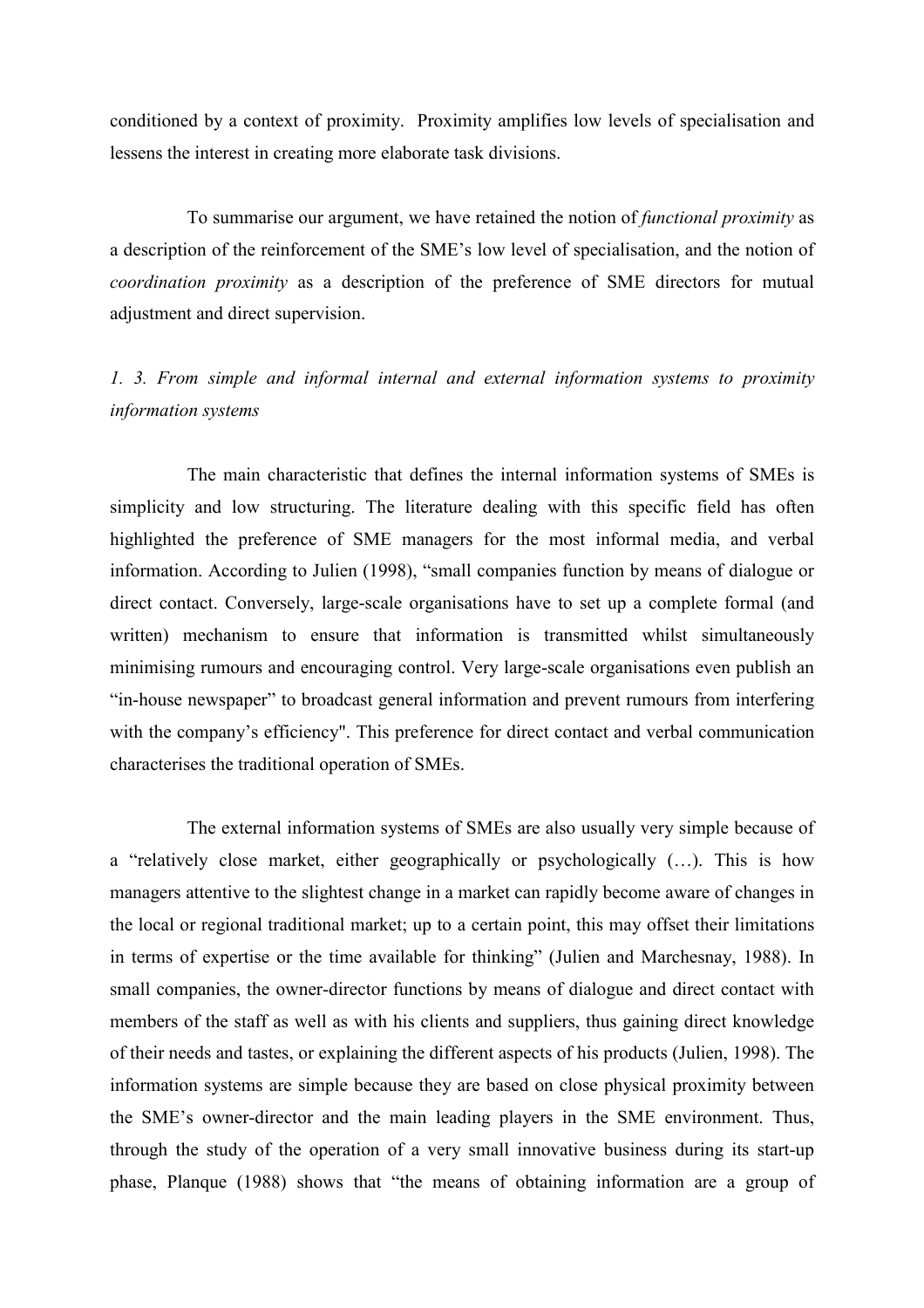interpersonal and informal relationships which are non-institutionalised and unstructured. Given the communication type used, the localisation of network "junctions" is mainly restricted to the area in which the prospective innovator might easily move around". This type of behaviour is directly linked to the characteristics of small organisations: the relational aspect is more important than the organisational aspect. Generally speaking, the direct link between spatial configurations and the firm's information capacities can be seen quite clearly here (Michun, 1994).

All in all, information systems in an SME context seem undersized. This characteristic is often interpreted as the consequence of the little interest certain company executives generally show in the strategic value of information (Chapellier, 1995). However, this undersizing may also be considered as the result of a concentrated spatial configuration favouring the setting up of direct, flexible and informal information systems. The proximity of the players facilitates direct and verbal communication; formalisation and writing are not essential. The often-observed link between proximity and a minimalist information management policy is thus understandable. We will adopt here the idea of *proximity* information systems.

#### 1.4. From intuitive, short-term and barely formalised, strategy to temporal proximity

"The cycle of strategic decision, in which SME time schemes are often short-term, is based on reaction rather than anticipation. Moreover, these companies use few management methods and techniques such as forecasting, financial analysis and project management. The decision-making process of SME managers is considered more intuitive. "informed guesswork", and less dependent on information and formal models of decision making" (Blili and Raymond, 1998). In SMEs, "the decision-making process usually works according to the intuition-decision-action pattern. The strategy is above all implicit and very flexible" (Julien and Marchesnay, 1988). Considering P.A. Julien's comments, the informal and intuitive characteristics that make up the specificity of SME strategy are explicitly founded on proximity: "Whereas large-scale companies have to draw up relatively precise "plans" for forthcoming actions that the company executives can refer to, the owner-managers of small companies are close enough to their key employees to explain every change of direction when necessary".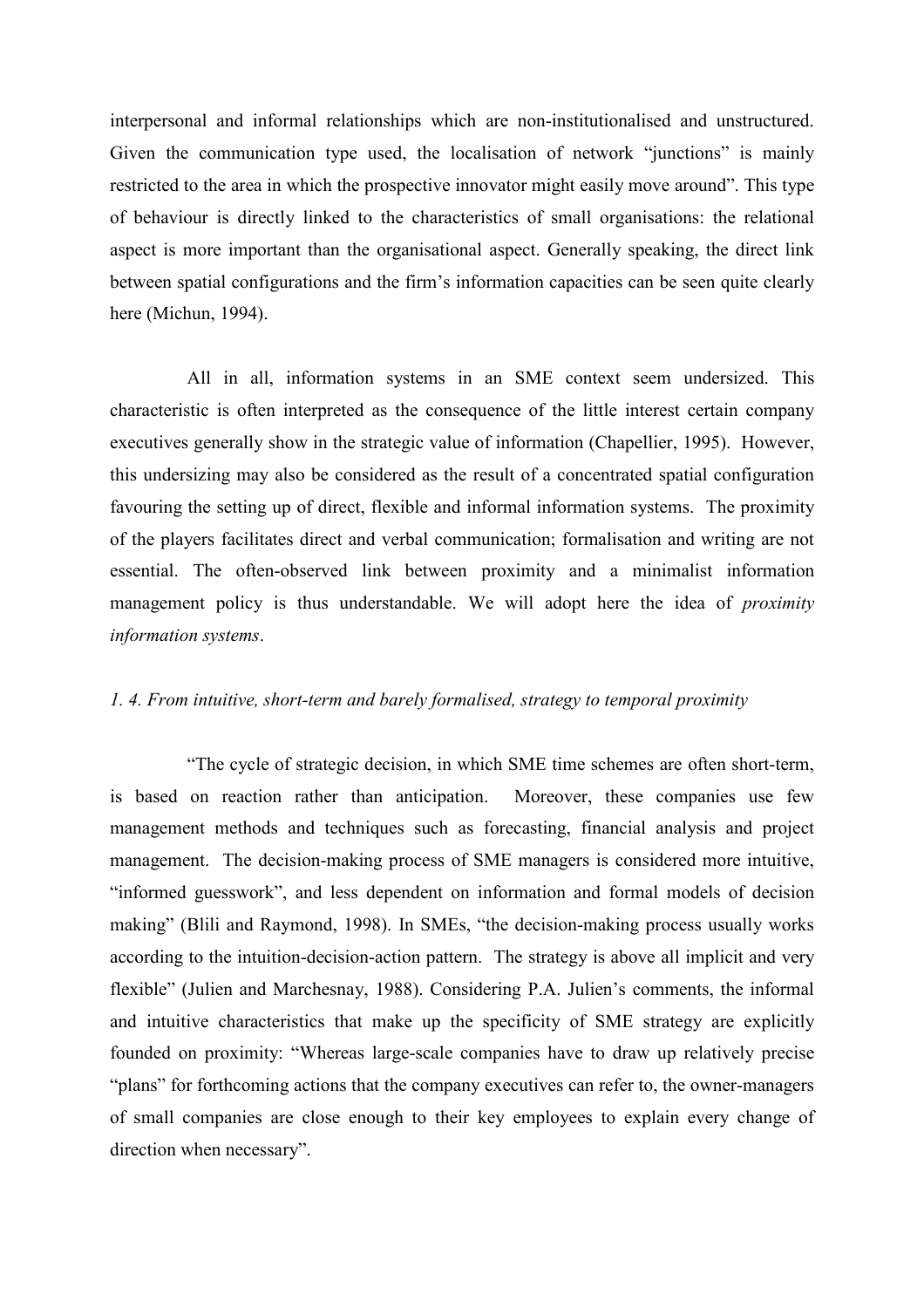Similarly, the notions of reactivity, flexibility, interactivity and adaptability – qualities generally associated with SMEs - can be interpreted as being derived from a strong temporal proximity as well. These characteristics, specific to small companies, have "advantages of their own, such as rapidity for decision implementation, market proximity as well as a greater potential for adaptation and change of orientation in the short term" (Blili and Raymond, 1998). "The efficiency of SMEs is based on knowing how to take advantage of all local opportunities and resources in order to exploit market changes. For this very reason, production flexibility is inherently a matter of local flexibility. Organisational flexibility is "fundamentally local" as the different forms of flexibility are based more on tinkering than on standard and acknowledged know-how" (Courault, 1993).

Consequently, the preference for the short term, the intuitive aspect of strategic formulation and the qualities of flexibility and reactivity shown by SMEs are all characteristics based on the effects of proximity. To qualify this phenomenon, we will use the notion of *temporal proximity*.

#### 1.5. From management specificity to proximity management

All the characteristics showing the specificity of SME management mentioned above can be considered as a particular form of proximity. The concept of SME defined by Julien (1990; 1998) can be understood as a *proximity mix* (Table 1).

Hierarchical, functional, temporal and spatial proximity (to name but four) make up a coherent framework producing the conditions required for action and reflection within a centralised and non-specialised organisation, which consists of simple internal and external information systems and which favours informal and intuitive strategies. It is in this sense that proximity management, as we see it, is not confined to simple metric measurement. It is the choice-making principle for owner-managers. All other things being equal, the SME manager will opt for what is both geographically and temporally closer to him. This preference for proximity, and the ensuing management, is a strategic and organisational construction enabling the SME manager to keep control of his firm and its development.

This reformulation enables us to move from a descriptive approach (a mere listing of characteristics) to an explanatory approach (highlighting a superior principle). The latter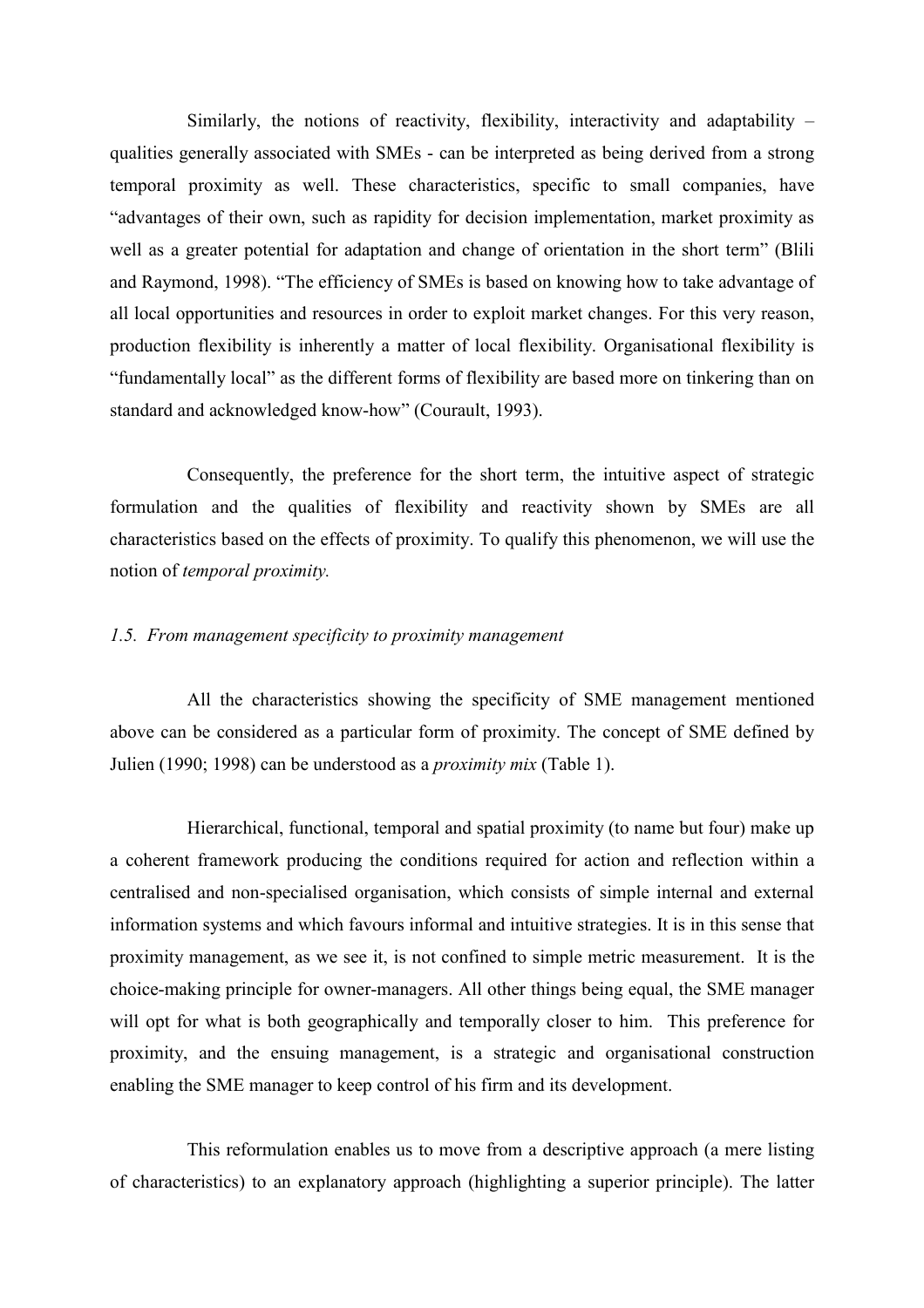combines all the features of SMEs around a federating mechanism (proximity) and transforms this mechanism into the essential requirement for the standard operation of an SME. In other words, our perspective is that of a specific management style for SMEs that obeys a *proximity principle* (Torrès, 2004-a; 2004-b).

| From management SPECIFICITY<br>(According to Julien, 1998) | to PROXIMITY management<br>(According to Torrès, 2004-a) |
|------------------------------------------------------------|----------------------------------------------------------|
| Small size                                                 | Spatial proximity                                        |
| Centralized management                                     | Hierarchical proximity                                   |
| Low level of specialization                                | Functional proximity<br>Coordination proximity           |
| Simple and informal information systems                    | Proximity information systems                            |
| Intuitive and short-term strategy                          | Temporal proximity                                       |

Table 1: SMEs as a proximity *mix* 

Source: Torrès (2004-a)

Emphasising the *proximity principle* as an operative and explanatory approach to SME management is the foundation of a genuine research programme in all fields of management: what is the role of proximity in marketing, in HRM, in the strategic management of SMEs? What is the influence, role and significance of the effects of proximity on small-sized companies? Do the effects of proximity play the same role, and with the same intensity, in all business sectors? It is easy to imagine that this type of research programme could cast considerable, and innovative, light on SME management practices. If SME management specificity does exist, it must have a name. For our part, we call it "proximity".

#### 2. HRM in SME as a social proximity mix

We have just seen how the management model for SME can be conceived as a proximity mix. This is the source of our main question: From a strictly human resources point of view, can we consider that proximity is also a fundamental characteristic of HRM in SME? In other words, can proximity provide a framework for the general analysis of the various specificities of HRM in SME?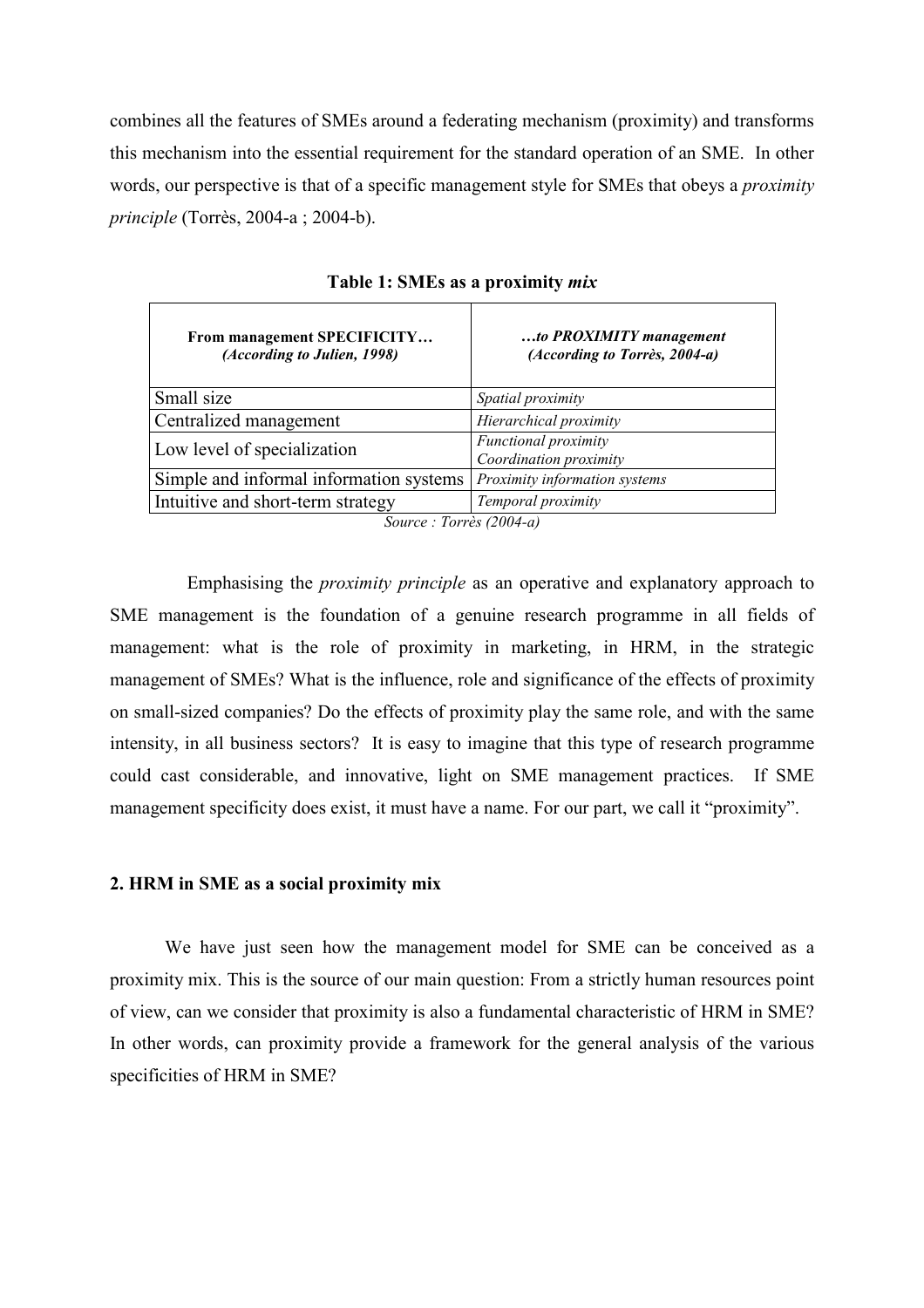If we take the question of personnel at its source, that is, when the original team is composed, academic research is almost unanimous in considering that the recruitment process in the creation or start-up phase is subject to the effects of proximity.

These arguments are an excellent starting point for developing our theory. In this second part, we will thus show how the different forms of proximity mentioned above are also found in HRM practices in SME. Our aim is to describe the social specificities of SME as multiple forms of proximity and to conclude that there is indeed proximity management as an analytic framework for HRM in SME.

#### 2. 1. Hierarchical proximity in small business HRM

There is considerable personalisation of human resource management in SME. This personalisation is found first of all in the significant centralisation of recruitment decisionmaking. Unlike commercial, production and accountancy departments, human resources is the one most often the reserve of the director (along with finance). It is rare for a director to delegate this type of decision as, in the opinion of many directors, recruitment is strategic in nature. The feeling that there is no room for error serves to reinforce this centralisation. A large company can afford to make recruitment mistakes as this error will be diluted in the mass and a small number of incompetent people do not stop a large company functioning. The theoreticians from organisations such as Cyert and March (1963) come to the same conclusion when they evoke the "organisational slack" concept. There are "dead-end jobs" in every large company or administration. It can even be said that these dead-end jobs have the advantage of short-circuiting the effects of incompetent employees by neutralising them and allowing the company to continue its development. But in SME with little means, this type of subterfuge is impossible because it is too costly. Every employee recruited is the result of a strategic decision as it involves the financial solidity of the company. A single mistake can be fatal. As a result, in many cases the directors of SME tend to recruit employees like themselves. This homophiliac reflex is reassuring (and can sometimes explain why immigrant workers find it hard to integrate SME). The centralisation is so considerable that it is easy to predict that the personal characteristics (of the owner-director), such as his education, experience, age, place of birth, origins etc. will have an influence of his recruitment decisions. Recruiting personnel with profiles similar to that of the director can make it easier to build up the trust-based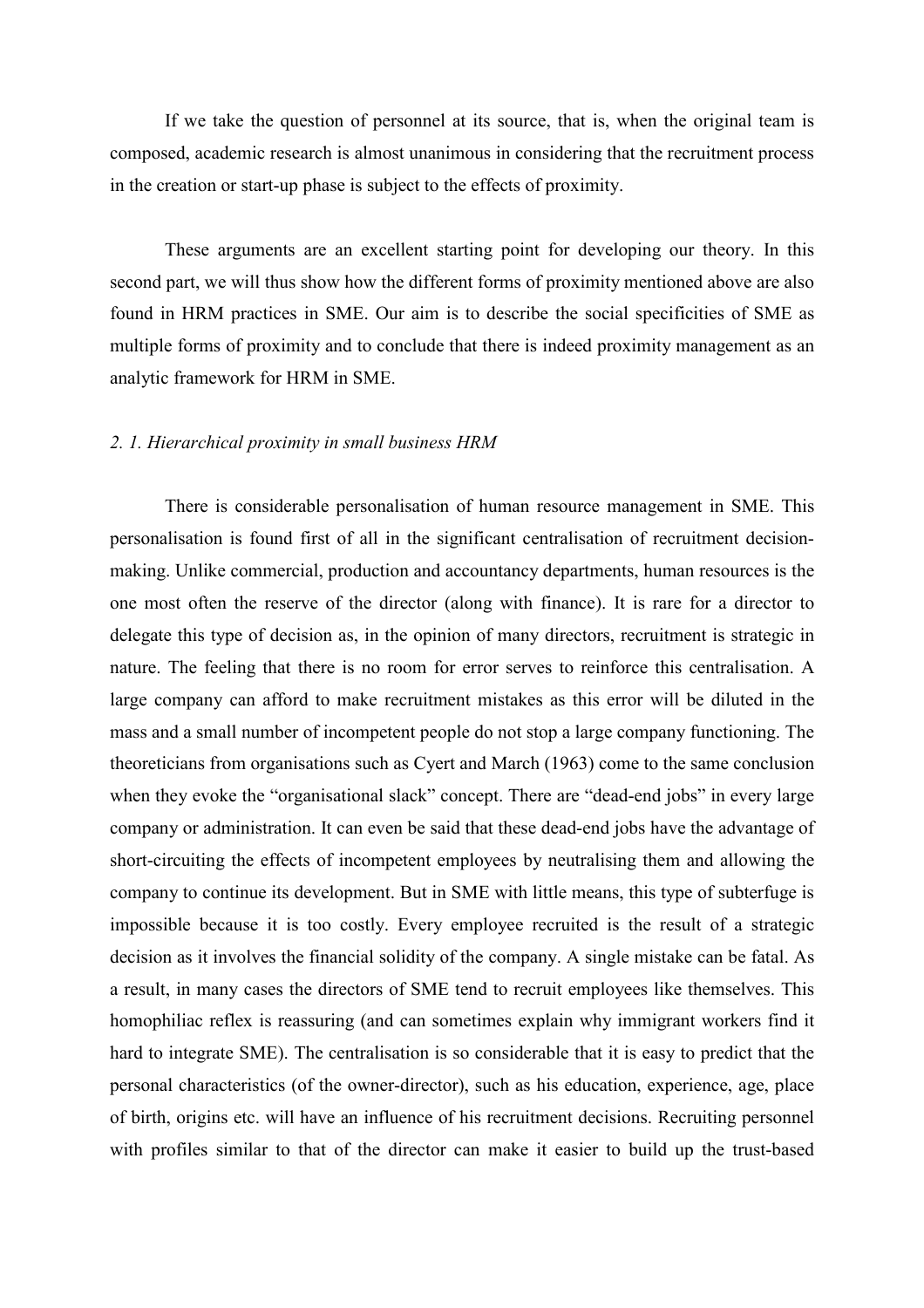relationship and solidarity needed in small companies when faced with a crisis or the vagaries of the environment. Here, proximity is a factor that serves to reduce uncertainty.

This phenomenon can be observed particularly easily in SME in developing countries, where access to human resources is often limited to the somewhat fuzzy boundaries of the extended family. Working relations are dominated by relationships of dependency and family ties, giving the entrepreneur a certain flexibility with regard to the employees who are members of his family, as they are in debt to him for giving them a job (Hernandez, 1997).

This hierarchical proximity is also illustrated in the considerable personalisation of promotional decisions made within the SME. The subtle, and somewhat ambivalent, role played by the director's right-hand man or lieutenant is often given to the director's spouse or one of his children. When this is not the case, certain employees are chosen implicitly to act as a relay with the other employees. The hierarchical line is generally short in SME. Confident employees do not necessarily earn a better salary, but their role can be measured by the number of bonuses they receive. Obtaining bonuses, and being able to negotiate their amount, is sometimes the privilege of power.

This hierarchical proximity is strengthened by the absence of union members among the personnel. Trade unions are a genuine force of opposition in companies. But they are much less well-represented in SME (Wilkinson, 1999). Dundon, Grugulis and Wilkinson (1999) don't hesitate to use the expression "black-hole" to qualify the non-union relations in SME. In France, a personnel delegate is only obligatory if there are more than 10 employees, and the work's council only if there are more than 50 employees. These social thresholds are sometimes strategically managed by directors, who prefer to refuse all idea of expansion for fear that they will have to formalise human relations within the company. The famous dissociation between management and ownership functions highlighted in the 1930s by Berle and Means (1932) has little validity in the specific case of SME. The management functions are generally performed by the owner himself. Both these reasons support what we call hierarchical proximity, that is, the fact that decisions are made almost exclusively by the company's direction with no force of opposition. Where Berle and Means highlight the role shareholders play as a force of opposition, it is also possible to consider that a union presence is another form of force of opposition.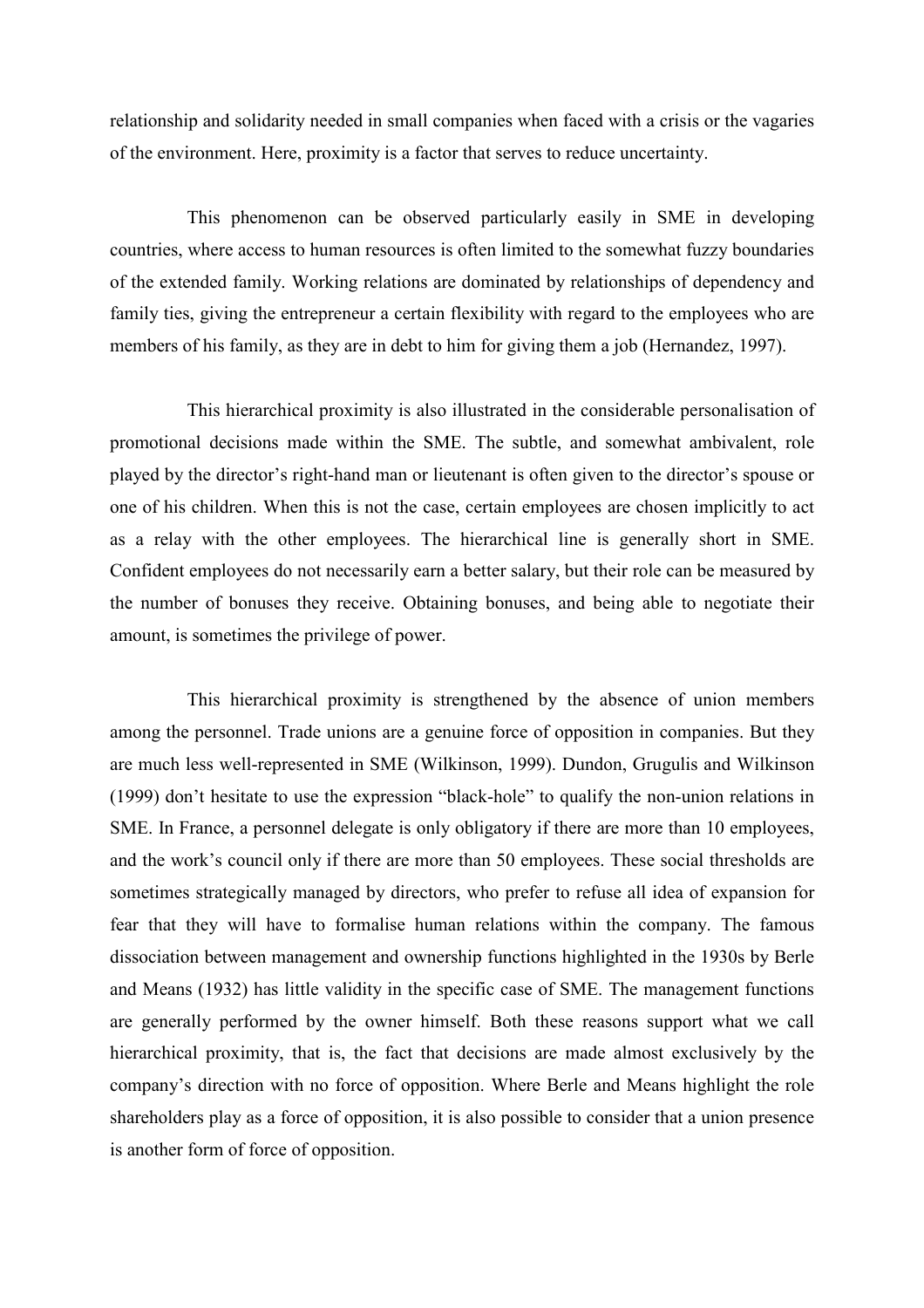The smallness of companies accentuates the *domestication* of management practices (Torrès, 2004-b), the "family atmosphere" (Dundon, Grugulis and Wilkinson, 1999), the creation of a "home-from-home", the personal space par excellence where the director is fully in control. It is this that makes personalised management possible. This buffer effect also makes it possible to explain why certain directors of small companies seem to be allergic to revealing their operating methods. The law for the 35-hour working week was seen by certain directors of SME as a genuine intrusion by the State into the internal workings of their company. Similarly, as Lepley (2002) state, small companies are characterised by an almost organic lack of institutions representing employees. "The trade union representative is often reviled, particularly because it is believed he would introduce exogenous procedures into the micro-organisation" (Lepley, 2002).

This hierarchical proximity is not only a given fact. It is often also the result of a desire, or more precisely a refusal, to open the company up to a union presence. Management of professional relations has not been made easier in SME because of difficult access to workplace law, which is more or less complex depending on the country. Similarly, the costs and necessary rearrangements associated with a more formal social policy are enough to dissuade most SME. This means that resorting to a new recruitment drive, and thus new jobs, is often a last resort solution, especially if the cost of redundancy is high and risky at the legal level.

In a longitudinal study on the evolution of employment in SME in the manufacturing sector, Smallbone and North (2000) show that resorting to "peripheral" workers (temporary staff, home workers or freelancers) in relation to centralised workers remains a relatively marginal practice. "From a management point of view, the use of overtime effectively has many advantages: lower management costs than those incurred by using peripheral staff, lower general costs in relation to additional staff working full time because of the general costs involved, greater reliability in the quality of the work performed and an increase in average salary. Most SME in the secondary sector thus prefer to use overtime than part-time workers, freelancers or home workers" (Smallbone and North, 2000 :136). Here, we can propose the theory of a form of proxemics where the employees in the centre are more important than those on the periphery. The use of overtime makes it possible to increase the production level without increasing the payroll, which would modify the social structures within the company. The priority given to the number of employees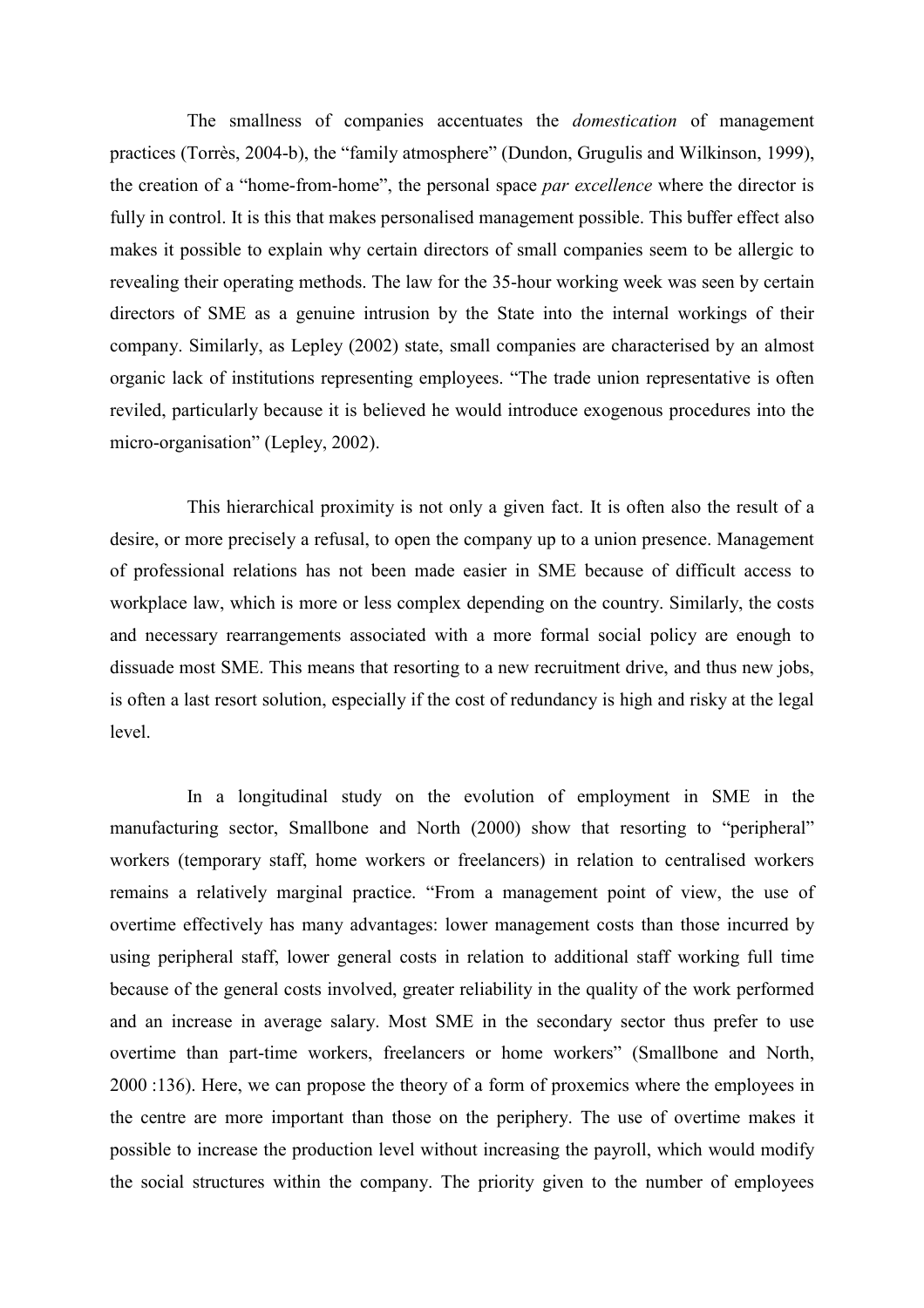internal to the company compared to the use of the employment market is evidence of a form of flexibility that we can call "proxemic" (Torrès, 2004-b).

It is amusing to note that many SME seem stuck at the threshold of 49 employees in France, thus avoiding the need to create a work's council. It is true that, in strictly financial terms, the marginal cost of the  $50<sup>th</sup>$  employee is not the same as that of the  $49<sup>th</sup>$  because of this creation of a work's council. There is also a third social threshold: more than 300 employees, which in France has made a social audit obligatory since the law passed in 1977.

The centralisation of recruitment and promotion decisions, the considerable concentration of positions of responsibility held by the director and/or his family, the often categoric refusal to open the company up to a union presence and the role and importance of overtime as a means of flexibility management are all aspects that give small company HRM significant hierarchical proximity, making the traditional division between business and entrepreneur almost impossible in SME.

#### 2. 2. Functional proximity in small business HRM

The specialisation of tasks in SME is less advanced than in large companies. "Each employee is also likely to have a more varied role with a chance to participate in several kinds of work" (Wilkinson, 1999). This general distinctive characteristic can also be seen in the field of HRM.

First, it should be noted that the concept of HR does not in itself have the same meaning in SME or very small companies. Many authors have insisted on the fact that management methods are totally different, justifying the very existence of specificities and leading to very different forms of logic. Letowski (2003) thus speaks of "resources excluding employees", Mahé de Boislandelle (1996) considers that it is more appropriate to talk of "human relations", whilst Bentabet, Michun and Trouvé (1999 : 12) prefer to talk of "manpower management", or "man management" as shown in the title of their study ("Man management and training in very small companies"). The concept of human resources "is part of a contractual relationship where the employee depends on the employer for defining and executing tasks". Yet, "human resources for directors of small businesses goes way beyond employees. It refers to personal intimity, its role and its own relationship with the director. It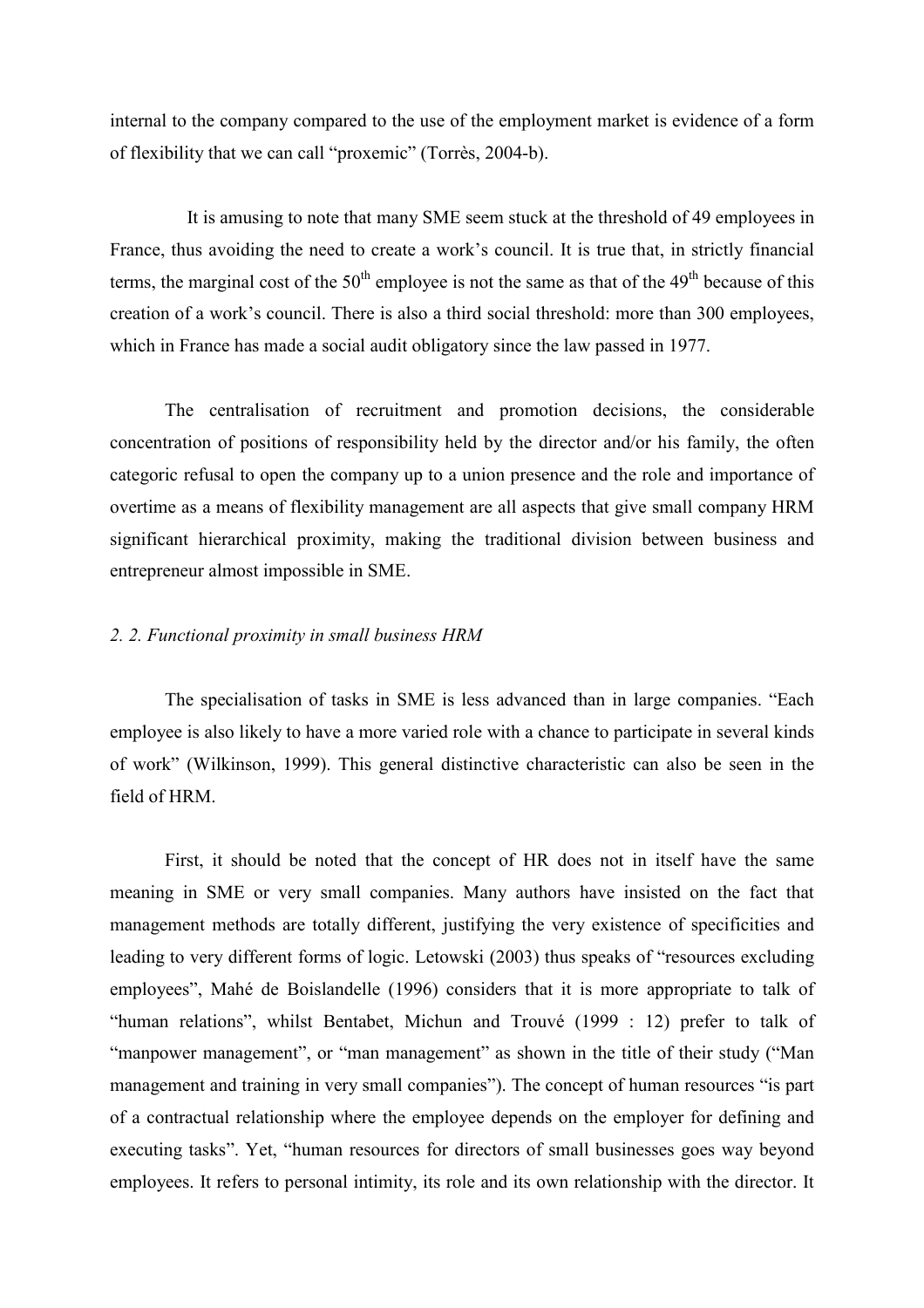is common in SME for certain human resources to be seen as part of an egalitarian relationship that is not always contractualised. Of these resources, Letowski (2003) distinguishes the spouse, apprentice, associate and other small business owners. The smaller the company, the greater seems to be the confusion between business and family unit. This is not without its own problems, inherent to this type of specificity. When conflicts occur, how can such affective proximity (conjugal and familial) be managed (Letowski, 2003)?

Whilst resources excluding employees is a determining feature of very small businesses, increasing the size of the company dilutes its impact later on. Even when growing in size, however, SME retain their specific type of human resource management.

The first point that attests to this functional proximity is the almost total absence of HR directors in SME. It is effectively very rare for the owner-director of an SME to recruit a human resources director. According to Basire (1976), there is the theory of the five levels, which describes evolution in the structure of an SME in the course of its growth. Basire considers that appointing a human resources director appears only as a final stage, from level 5 onwards, that is, when the SME has gone beyond the threshold of two hundred employees. This stage nevertheless comes considerably later than the appointment of a commercial, production or financial director (in Julien, 1994 : 11). This human resource function thus seems to be the field most often reserved for the director of the company. This type of absence of delegation is proof of the sensitive nature of choosing personnel. From this point of view, it is interesting to note that the directors of SME use the term "personnel" much more willingly than that of "human resources", a concept that corresponds better to the anonymous management style of large companies. In SME, the director knows every member of his staff by his or her first name, and shares their joys and troubles.

Under normal circumstances, it is thus the owner-director who acts as personnel director. If the owner-director has not had any training in HRM, it can be deduced that the skills used are often relatively rudimentary in SME. The directors of SME often rely on their intuition, which is not without danger. At this level, we can note the crucial role played by the chartered accountant, often considered to be the preferred contact with SME. Chartered accountants are often the first "experts" to advise a small business. The chartered accountant is very much at the forefront of those consulted as the privileged vector for broadcasting the social measures and legal provisions of workplace law. It is thus in the network of proximity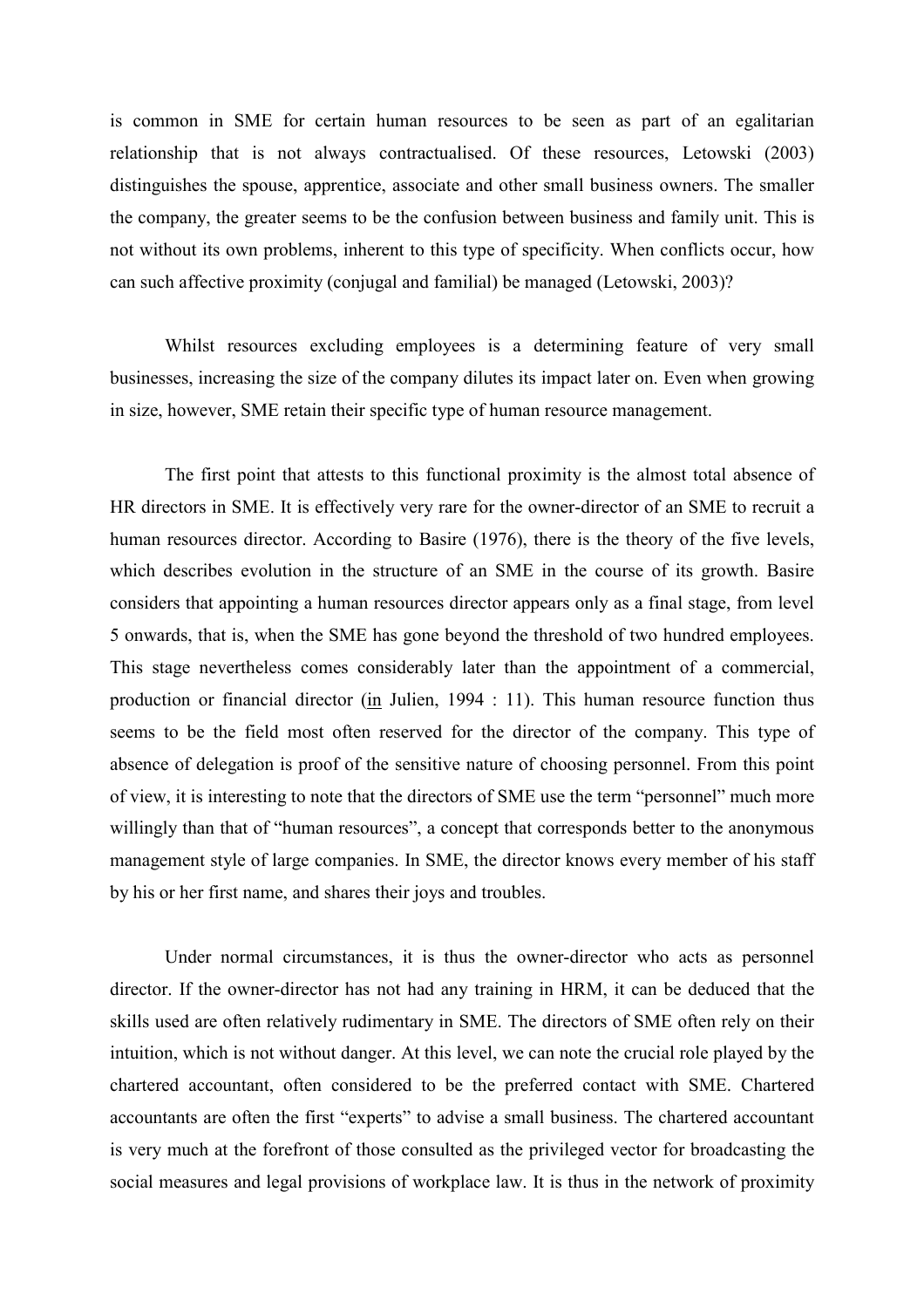experts that the stakes of restructuring and formalising social policy are played out. For this reason, raising the director's awareness of the social consequences of development depends highly on the active role played by the company's proximity partners.

This lack of specialisation of tasks can also be seen in human resource management. Mahé de Boislandelle (1996) thus notes the low level of differentiation between personnel administration, the political level of personnel and the strategy level of HRM. "These 3 levels are often completely intermingled in the director's mind, particularly if these administrative, political and strategic aspects are played out and mixed up at the daily level. Problems with differentiation cause many directors of SME to consider HRM as part of the 1<sup>st</sup> level, thus keeping the  $2<sup>nd</sup>$  and  $3<sup>rd</sup>$  level for themselves within a global function of general direction." Yet, even though it is possible to suggest that a growing differentiation process is a sign of greater understanding and the guarantee of greater mastery of HRM in SME (Mahé de Boislandelle, 1996 : 266), the fact remains that this lack of differentiation of levels in HRM is a specificity of SME, which tends to increase the smaller the company is. We can thus put forward the hypothesis that the low general specialisation of SME also has an effect on its type of human relations, making the director play the part of an HRM generalist. For this reason, the range of HR tools to which SME can effectively have access remains limited.

#### 2. 3. Proximity information systems in small business HRM

The preferred means of communication in SME is based on orality and direct relations, face to face. The relational ties that bind a director and his employees are crucial. In other words, in SME, HRM is not independent of the relational capacities of either the director or his employees. The non existence of employee representatives strengthens the direct nature of human relations management. There is little or no intermediary between the director and his employees. This makes easier a management mode based on mutual adjustment and direct supervision. In addition, the single-establishment aspect of SME further reinforces the links that are already frequent.

As an example of the importance of informal information systems in HRM, let us look at the case of training. SME, and very small businesses even more, prefer "training as you go" and the transmission of knowledge through learning. "These types of training programmes are characterised by a strong level of proximity between the master and the student, an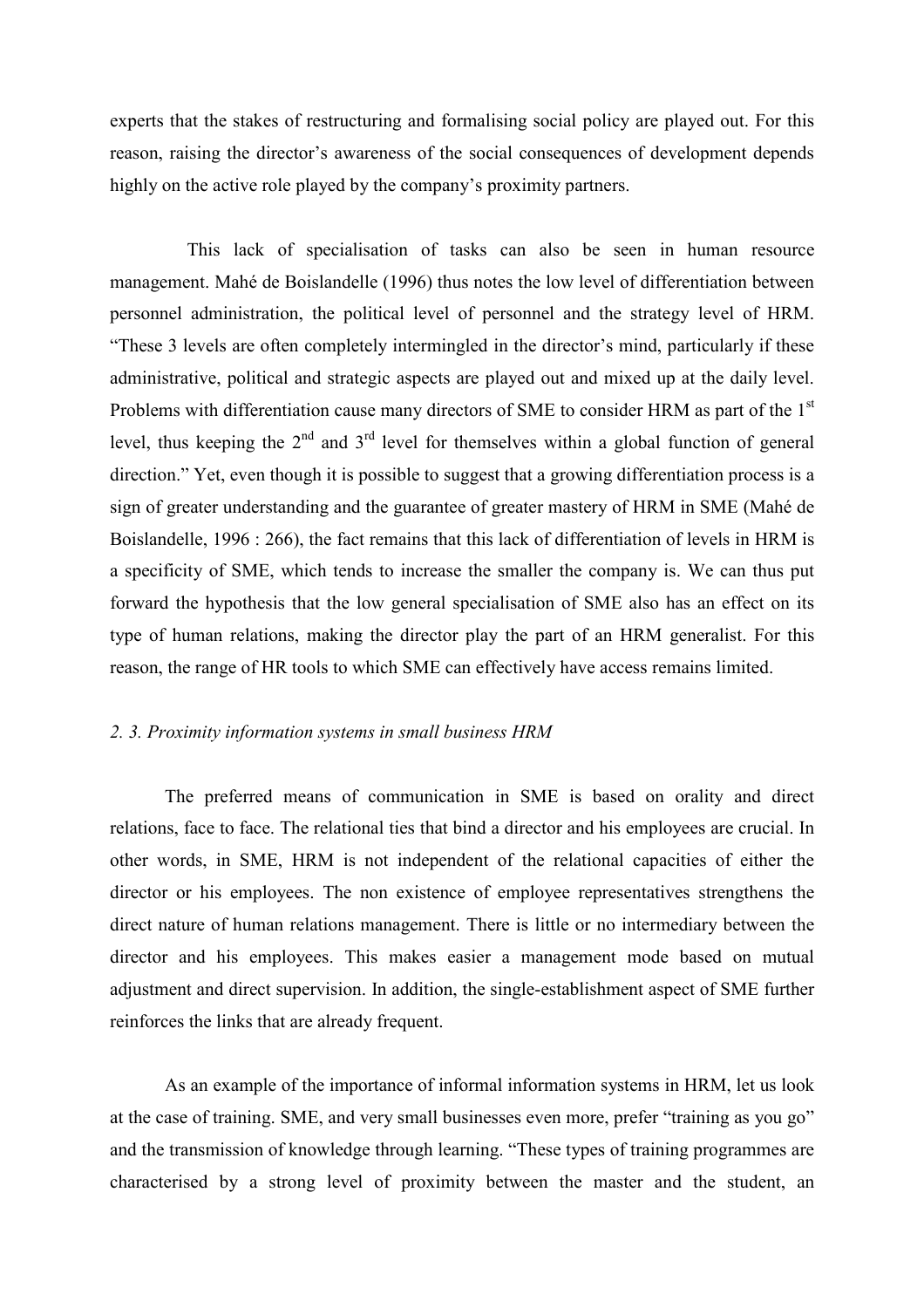interpersonnel proximity without which there would be, according to directors, no training. This is why this method is still the first to be adopted, with the immediate, internal resources this presupposes. Hence the difficulty of extending distance learning programmes to SME" (Bentabet, Michun and Trouvé, 1999 : 91). This trend is further reinforced by the director's type of profile. Thus, in France, "approximately 70% of directors of very small businesses have no higher education diploma. This "self-taught" aspect strengthens the demand for practical, down-to-earth training to the detriment of the more theoretical training courses that are poorly considered by directors. The theory of a rift between "technical training – practical skills" and "general knowledge – ability for analysis" certainly underlies this state of mind (Kalifa and Paradas, 1994). For this reason, more often than not, it is the director of the company who takes on the role of teacher for his employees.

This "training as you go" is based above all on the order to do rather than say. "In this respect, looking is decisive. In order to transmit a profession or know-how to an apprentice, it is necessary to "let him have a look" or "look at how it's done"... the only rule seems to be "look, and try to do" (Bentabet, Michun and Trouvé, 1999 : 93). Such proximity training calls permanently on the sensorial capacities (hearing, sight, touch...) of individuals, making it possible to transmit not only know-how but also moral values and a way of being. It is for these reasons that we can talk of proximity information systems.

This proximity relationship is not only observable in the field of training. It can also be seen in recruitment methods. Carroll and al. (1999) find little evidence of the adoption of the recommended systematic procedures and a high use of "tried and trusted" methods including word-of-mouth recruitment and the hiring of "known quantities. Many new employees have been recruited on the basis of intuition, or after someone recommends a friend or colleague. Generally speaking, the smaller the company, the more it tends to privilege the ties made through proximity in its personnel management, and more particularly in its recruitment decisions. Millward et al. (in Jameson, 2000) found that, whereas larger enterprises relied greatly on formal methods and bureaucratic procedures by specialist personnel departments, the small business owner/manager is likely to handle recruiting and personnel matters without delegating and is unlikely to have any relevant skills. As Sarnin notes (1994 : 256). "It is not necessary to go to Africa to notice how much obligations towards friends and family weigh heavily on certain types of recruitment or on certain career paths. Does this mean that HRM science must necessarily provide itself with tools to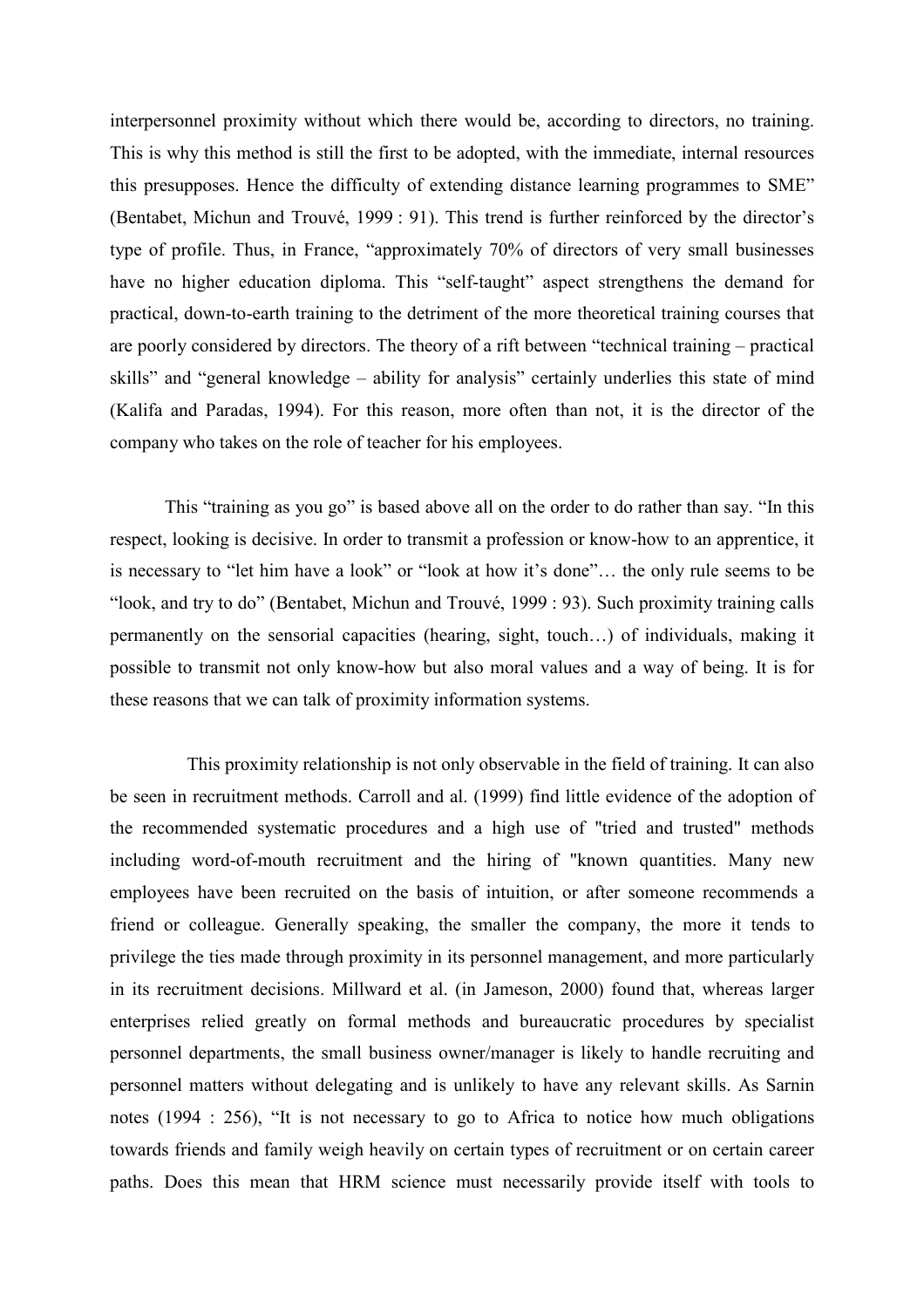rationalise these choices? To do so, it would be necessary to include in the tool box elements such as trust, talent and obligations, even affectivity and the unconscious as all this "irrationality" is also an engine and an unequal pilot for action".

In a survey conducted in France on personnel management in small companies, Chassard and Bouruet (2003) showed that connections and word-of-mouth came out on top. well ahead of temping agencies and recruitment agencies. Directors of small companies do not like intermediaries, preferring to make use of their own address book when they need to recruit someone. This type of behaviour is perfectly rational, as someone's personal recommendation is a guarantee of trust. It is for this reason that when the director of an SME hires someone, he often privileges first and foremost his spouse, then moves out into his family or circle of friends. It is only as a last resort that he will turn to the more anonymous employment market. Family, friends and close acquaintances are thus strategic resources when the director declares that he makes use of them as his main source of employment. It is the importance of these proximity human resources that made Letowski (2003) say, quite rightly, that the concept of Human Resources has no meaning in very small companies except when taking into account the human resources "excluding employees" such as the spouse, children, associates, peers and so on.

This proximity also explains the sometimes exaggerated attraction SME have for confidentiality. In this sense, confidentiality refers to the intimate nature of information that is only given to one's very closest colleagues. This is the ambivalent nature of proximity (Torrès, 2004-b). It is this attraction to confidential information, transmitted in face-to-face contacts, that explains the high degree of asymmetry of information with regard to employees.

#### 2. 4. Temporal proximity in small business HRM

The fourth form of proximity that can be seen quite easily in SME is temporal proximity. A considerable number of studies have shown the preference SME directors have for the short term. This characteristic is illustrated a number of times in the case of HRM.

For example, many studies have shown that, generally speaking, training is less developed in SME than in large companies (Storey, 1994; Paradas and Torrès, 1996; Jameson, 2000). One of the main reasons for this is that the beneficial effects of training can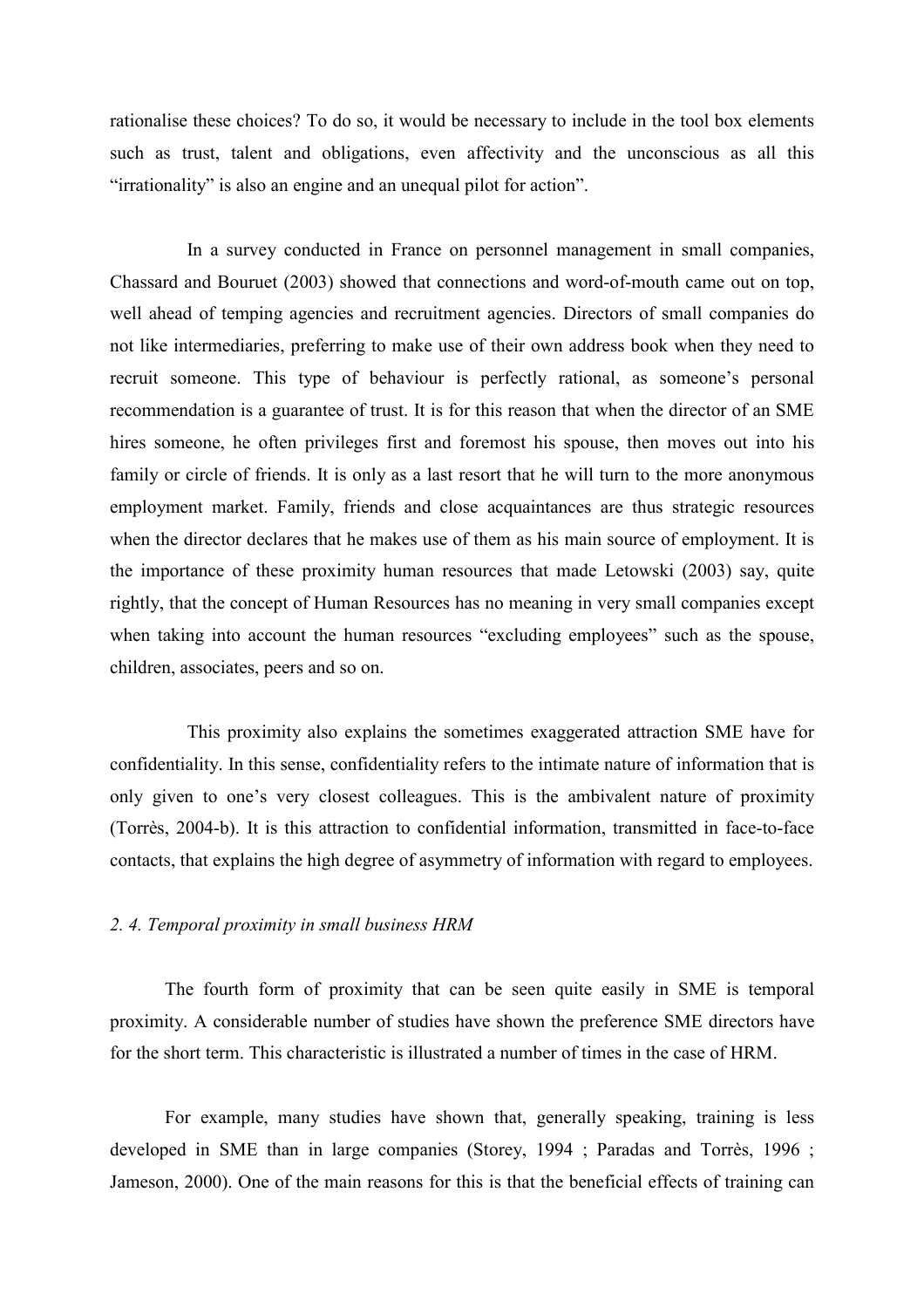only be felt in the long term. For this reason, training in SME is often occasional and has no real strategic dimension. The existence of a training programme is reasonably rare, and, when it does exist, is generally annual, more rarely pluri-annual. This makes the temporal horizon for training programmes rather limited.

Temporal proximity can also be observed in the planning of recruitment drives in SME when compared to those of large companies. Even when SME do plan ahead, the temporal horizons are generally more limited than those of large companies. Similarly, the use of a previsional planning and scheduling system for employment and skills is rare in SME. The result of all this is that the directors of SME often admit that they do not have any human resources policy, whilst simultaneously regretting that they do not have enough time or skill to deal with the question more. They recognise that they often use "case by case" management, where opportunism is the rule and planning the exception.

#### Conclusion: Moving towards proximity HRM

At the end of our analysis, it appears that the different forms of proximity that preside over the general management of SME can also be observed in the particular field of HRM. Our main theory is that the HRM of SME is subjected to the effects of proximity that produce specific behaviour. The following table summarises our arguments. The social mix described by Mahé de Boislandelle (1996) takes on the specific form, in SME, of a social mix of *proximity*. Beyond the descriptive interest of the notion of proximity as a way of explaining SME specificity in terms of HRM, this paper does not, however, make it possible to know whether or not this proximity is a source of sustainable competitive advantage. A future area of research would be to conduct an empirical test of these theories and to measure the impact of proximity on performance.

| From management<br><b>SPECIFICITY</b><br>(According to<br><b>Julien</b> , 1998) | $$ to PROXIMITY<br>management<br>(According to<br>Torrès, 2004-a) | and its HRM implications                                                        |
|---------------------------------------------------------------------------------|-------------------------------------------------------------------|---------------------------------------------------------------------------------|
| Small size                                                                      | Spatial<br>proximity                                              | - Predilection for recruiting from the close circle<br>(family, friends, local) |
|                                                                                 |                                                                   | - Centralised decisions<br>- Predilection for resources from the centre         |

#### Table 2: HRM in SME as a proximity mix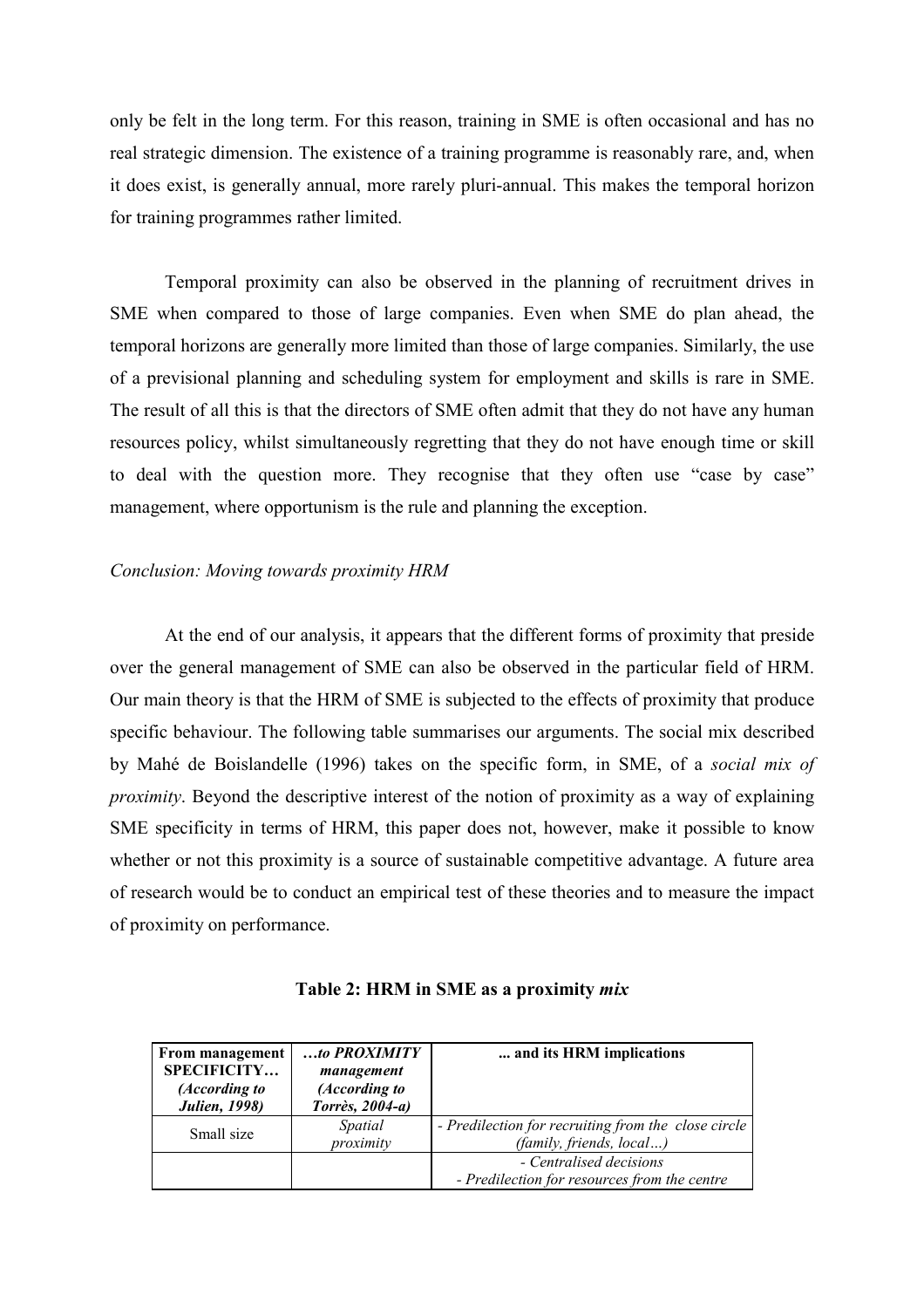| Centralized          | Hierarchical               | to the detriment of peripheral resources           |
|----------------------|----------------------------|----------------------------------------------------|
| management           | proximity                  | - Absence or insufficiency of a union force of     |
|                      |                            | opposition                                         |
|                      |                            | - Limited range of HRM tools                       |
|                      | Functional                 | - Absence of HR direction or department            |
| Low level of         | proximity                  | - Lack of differentiation between the operational, |
| specialization       |                            | political                                          |
|                      | Coordination               | and strategic levels                               |
|                      | proximity                  | - Essential role played by the chartered account   |
|                      |                            | - Preference for direct and personalised           |
| Simple and informal  | Proximity                  | relationships                                      |
| information systems  | <i>information systems</i> | - Preference for "training as you go"              |
|                      |                            | - Predilection for confidentiality                 |
|                      |                            | - Absence or relative weakness of planning and     |
| Intuitive and short- | Temporal                   | scheduling training                                |
| term strategy        | proximity                  | - Absence of previsional management for            |
|                      |                            | employment and skills                              |

#### **REFERENCES**

- Aldrich H. and Auster E.R. (1986), "Even dwarfs started small: Liabilities of age and size and their strategic implications", Research in Organizational Behavior, Vol. 8, p. 165-198.
- Barreyre P.Y. (1967), L'horizon économique des petites et moyennes entreprises, PhD, University of Grenoble, France.
- Basire M. (1976), « La théorie des cinq niveaux ». Direction et gestion,  $n^{\circ}2/3/4$  in P.A. Julien. (edited), The state of the art in small business and entrepreneurship, Ashgate, Aldershot, 1998.
- Bentabet E., Michun S. and Trouvé P. (1999), "Gestion des hommes et formation dans les très petites entreprises", Centre d'études et de recherches sur les qualifications, La documentation française, 175p.
- Berle A. and Means G. (1932), The modern corporation and private property, New York, macmillan.
- Blili S. and Raymond L. (1998), « Les systèmes d'information », 221-243 in PME : bilan et *perspectives*, Economica, Paris, 2<sup>ème</sup> édition.
- Boissin J.P., Castagnos J.C., and Guieu G. (2000), « PME et entrepreneuriat dans la littérature francophone stratégique », Revue Internationale PME, vol. 13, n°1, p. 39-64.
- Capet M., Causse G. and Meunier J. (1986), Diagnostic, Organisation, Planification d'Entreprise, Economica, Paris, Tome 1.
- Carroll M., Marchington M., Earnshaw J. and Taylor S. (1999), "Recruitment in small firms: Processes, methods and problems », *Employee Relations*, Vol. 21, n° 3, p. 236-250.
- Chapellier P. (1995), « Données comptables et système d'information du dirigeant de PME »,  $2^{\text{ème}}$  CIFPME, Paris, p. 405-422.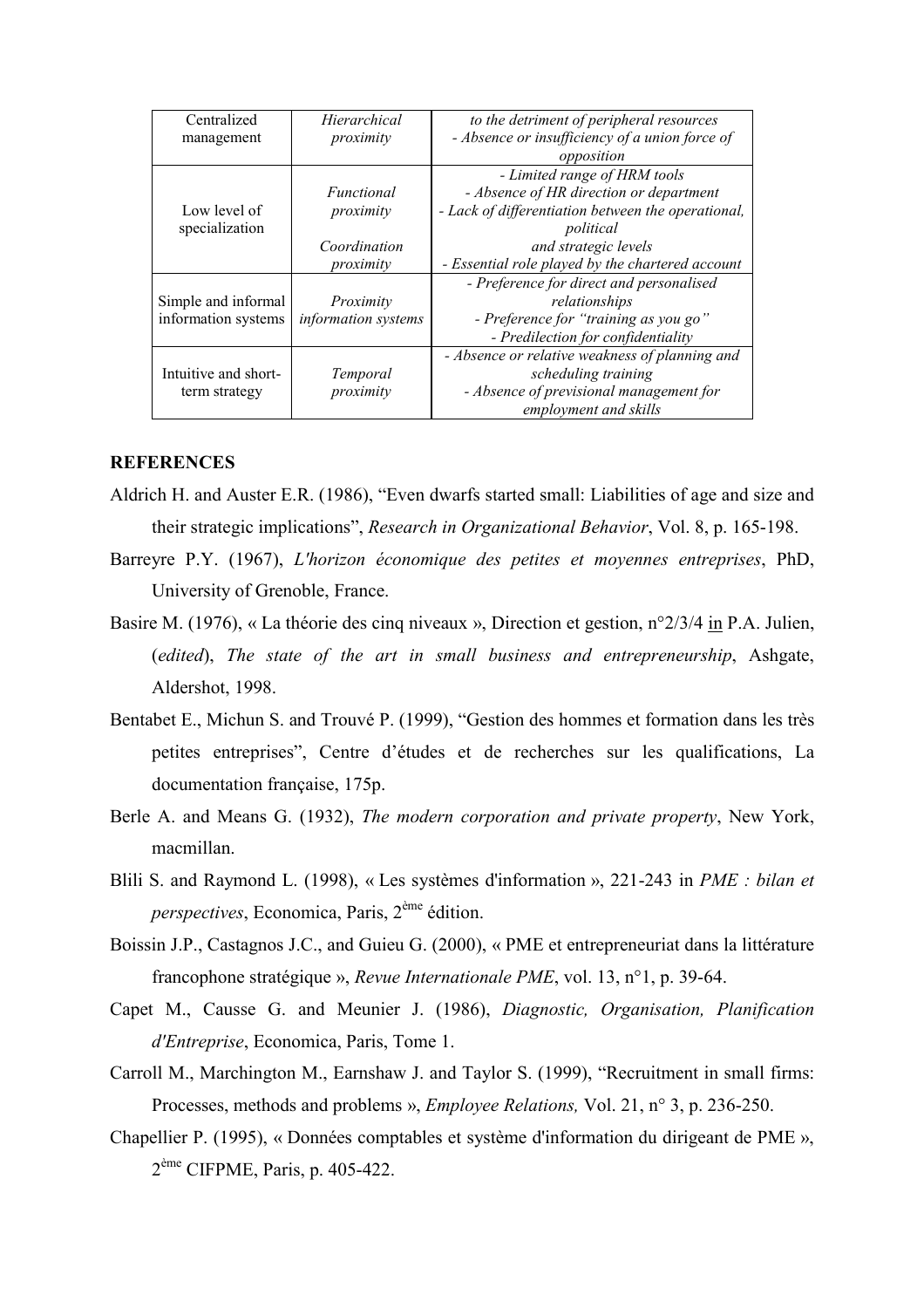- Chassard Y. and Bouruet C. (2003), « Gestion du personnel et de l'emploi dans les petites entreprises », *Regards sur les PME*, n°3, Observatoire des PME, 74p.
- Courault B.A. (1993), « Les PMI choletaises et l'export. Une étude de cas », colloque "PME-PMI, développement international", Aix-en-Provence, p. 227-246.
- Cyert R.M. and March J.G. (1963), A Behavioral Theory of the Firm (2nd ed.), Oxford, Blackwell publishers.
- Dundon T., Grugulis I. and Wilkinson A. (1999), A. "Looking out of the Black Hole: non union relations in an SME", *Employee Relations* (Special Issue), Vol. 21, n°3, p. 251-266.
- Fuller T. (2003), "If Small Business Futures Are Personal, Are Societies' Futures Entrepreneurial?", International Council Small Business (ICSB), Belfast, Ireland, 2003.
- Gervais M. (1978), « Pour une théorie de l'organisation-PME », Revue Française de Gestion,  $n^{\circ}15$ , p. 37-48.
- Gibb A.A. (1997), "Small firms' training and competitiveness. Building upon the small business as a learning organisation", *International Small Business Journal*, April-June, Vol. 15, n°3, Issue n°59, p. 13-29.
- Hernandez E.M. (1995), « La logique de gestion de l'entreprise du secteur informel », Revue Française de Gestion, n° 103, p. 66-75.
- Jameson S.M. (2000), "Recruitment and training in small firms", Journal of European *Industrial Training*, Vol. 24, n°1, p.43-49.
- Julien P.A. and Marchesnay M. (1988), La petite entreprise, Vuibert, Paris.
- Julien P.A. (1990), « Vers une typologie multicritères des PME », Revue Internationale PME, Vol. 3,  $n^{\circ}$ 3-4, p. 411-425.
- Julien P.A. and Marchesnay M. (1992), « Des procédures aux processus stratégiques dans les PME», 97-129. In : Perspectives en management stratégique, Tome 1, (edited by A. Noël), Economica, Paris.
- Julien P.A. (1998), (edited), The state of the art in small business and entrepreneurship, Ashgate, Aldershot.
- Kalifa M. and Paradas A. (1994), « La recherche d'un contexte propice à la mise en place de formations professionnelles dans les TPE», congrès de l'AGRH, Montpellier, p. 611- $620.$
- Lepley B. (2002), "Le conflit est-il possible dans les PME ?", Problèmes Economiques,  $n^{\circ}2742$ , p. 13-16.